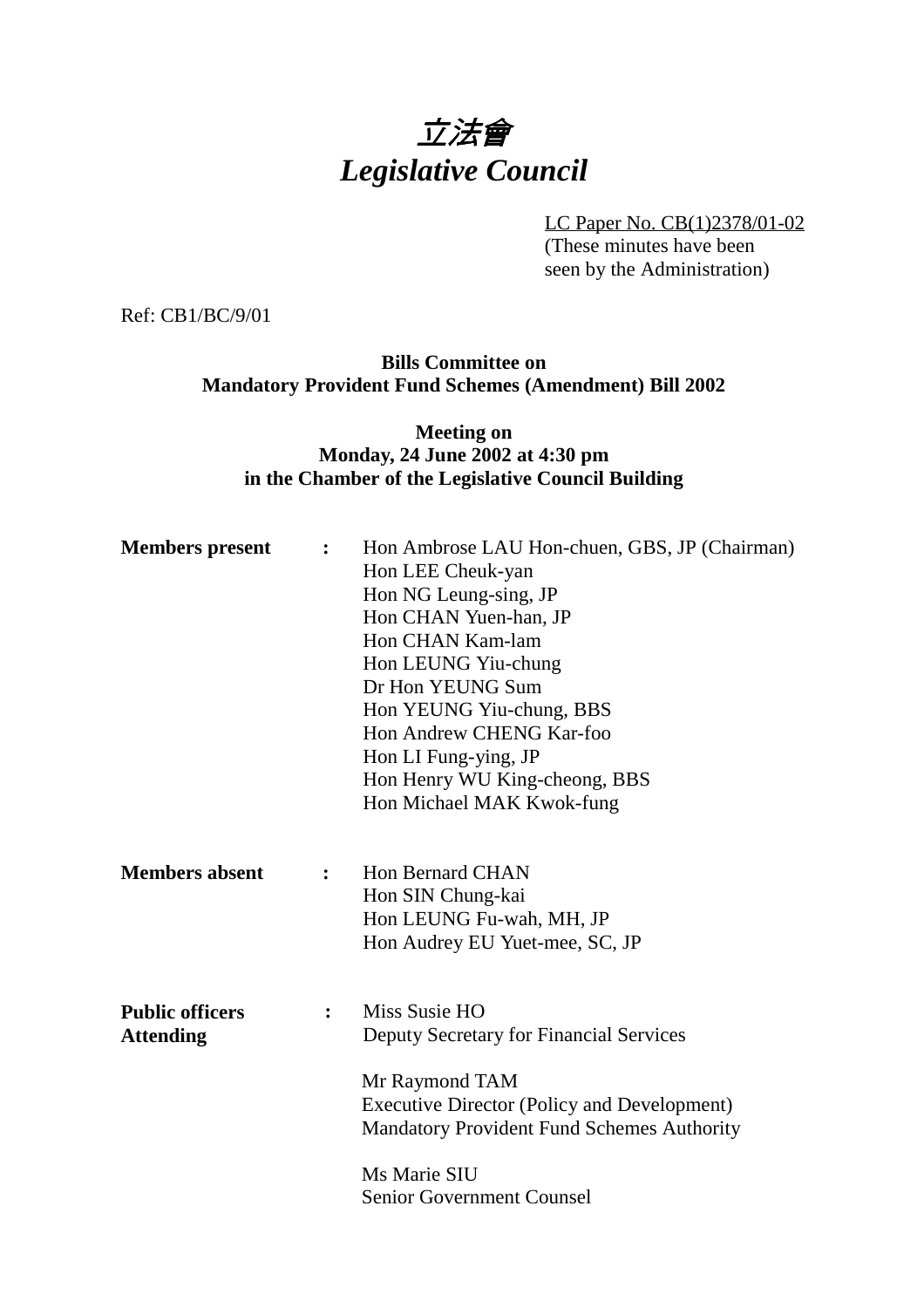$Action$   $-2 -$ 

| <b>Clerk in attendance</b> | $\ddot{\cdot}$                      | Miss Polly YEUNG<br>Chief Assistant Secretary (1)3   |
|----------------------------|-------------------------------------|------------------------------------------------------|
| <b>Staff in attendance</b> | $\mathbb{R}^2$ . The $\mathbb{R}^2$ | Miss Connie FUNG<br><b>Assistant Legal Adviser 3</b> |
|                            |                                     | Miss Yvonne YU<br>Senior Assistant Secretary (1)4    |

#### **I. Meeting with the Administration**

Matters arising

| LC Paper No. $CB(1)2087/01-02(01)$ - Further draft Committee Stage |
|--------------------------------------------------------------------|
| Amendments (CSAs) proposed by                                      |
| the Administration and the relevant                                |
| existing provisions in the Bill with                               |
| the further draft CSAs marked-up                                   |
|                                                                    |

LC Paper No. CB(1)2087/01-02(02) - Mandatory Provident Fund Schemes Authority (MPFA)'s response on the age and income profiles of Mandatory Provident Fund (MPF) scheme members

- LC Paper No. CB(1)2094/01-02(01) A paper prepared by Hon Andrew CHENG Kar-foo on the proposed amendments to the minimum and maximum levels of relevant income for MPF contributions and the draft CSAs proposed by him
- LC Paper No.  $CB(1)2105/01-02(01)$  A revised draft CSAs proposed by Hon Andrew CHENG Kar-foo

*The Bill and related papers*

LC Paper No. CB(3)560/01-02 - The Bill

LC Paper No. CB(1)1833/01-02(02) - Marked-up copy of the Bill prepared by the Legal Service Division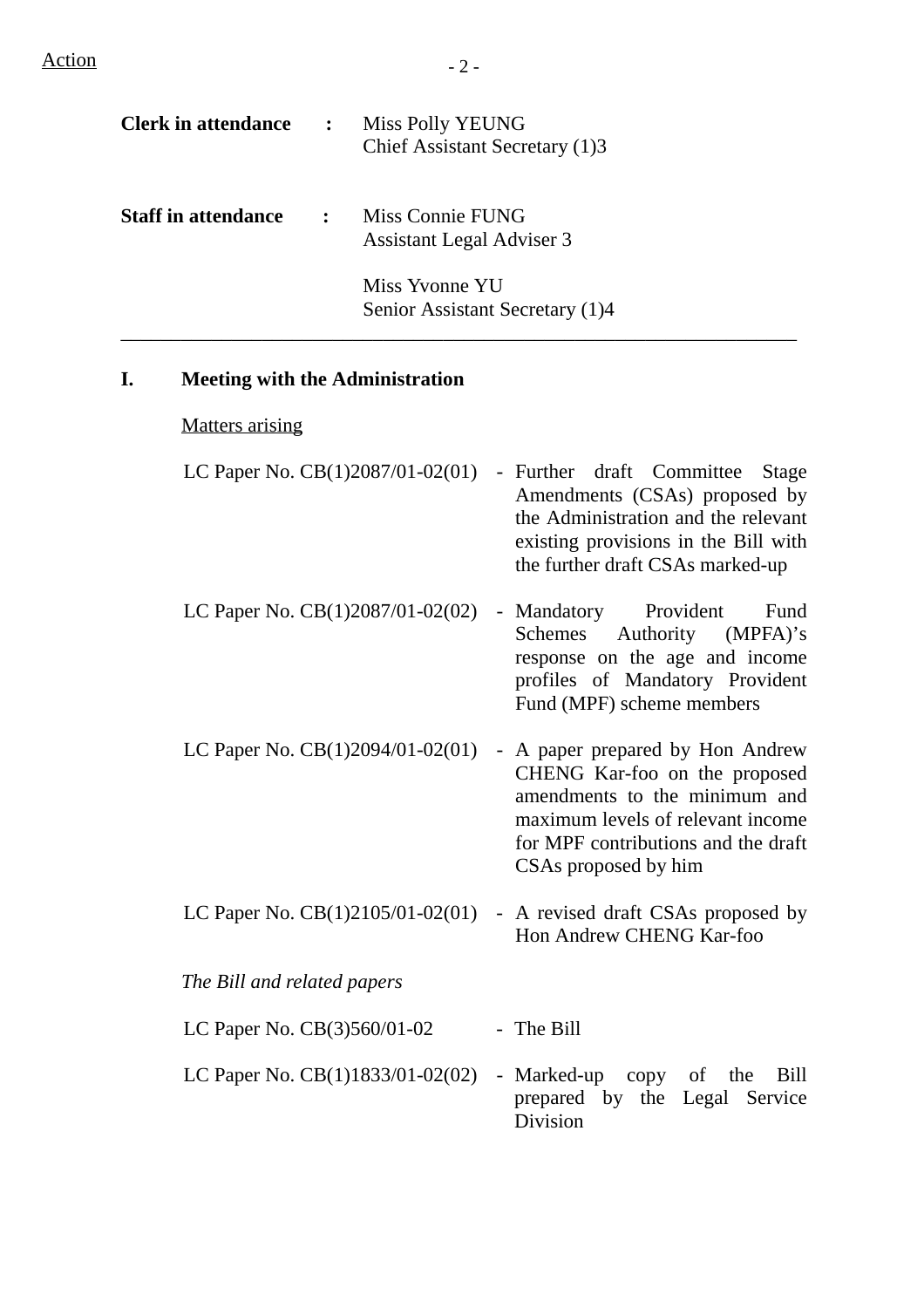$Action - 3 -$ 

| File Ref: G4/49C(2002)V            | - The Legislative Council Brief on<br>the Bill issued by the Financial<br>Services Bureau on 17 April 2002                                                                                                                                                                                                                                                                            |
|------------------------------------|---------------------------------------------------------------------------------------------------------------------------------------------------------------------------------------------------------------------------------------------------------------------------------------------------------------------------------------------------------------------------------------|
| LC Paper No. CB(1)1986/01-02(01)   | - Letter dated 30 May 2002 from the<br>Assistant Legal Adviser 3 (ALA3)<br>on the Bill to the Administration                                                                                                                                                                                                                                                                          |
| LC Paper No. CB(1)1986/01-02(02)   | Administration's response<br>- The<br>dated 8 June 2002 to ALA3's letter<br>dated 30 May 2002                                                                                                                                                                                                                                                                                         |
| LC Paper No. CB(1)2027/01-02(01)   | - Letter dated 5 June 2002 from<br>ALA3 to the Administration for<br>clarification on proposed section<br>$12(2B)(a)$ relating to the proposed<br>use of the interest derived from<br>monies-in-transit                                                                                                                                                                               |
| LC Paper No. $CB(1)2027/01-02(02)$ | - The Administration's<br>response<br>dated 11 June 2002 to ALA3's<br>letter dated 5 June 2002                                                                                                                                                                                                                                                                                        |
| LC Paper No. CB(1)2029/01-02(02)   | - Letter dated 13 June 2002 from<br>to the Administration<br>ALA3<br>to<br>further clarification<br>seek<br><sub>on</sub><br>proposed section $43B(3)$ relating to<br>offences by employers who failed<br>to enrol relevant employees into<br>MPF schemes and on the drafting<br>of proposed section 43B(4) which<br>deals with the six-month time-bar<br>for prosecution of offences |
| LC Paper No. CB(1)2029/01-02(03)   | - The Administration's response<br>dated 17 June 2002 to ALA3's<br>letter dated 13 June 2002                                                                                                                                                                                                                                                                                          |
| LC Paper No. CB(1)2029/01-02(01)   | The Administration's response to<br>$\blacksquare$<br>arising from<br>issues<br>the<br>the<br>meetings held on 11 June 2002 and<br>12 June 2002, and the relevant<br>draft CSAs                                                                                                                                                                                                       |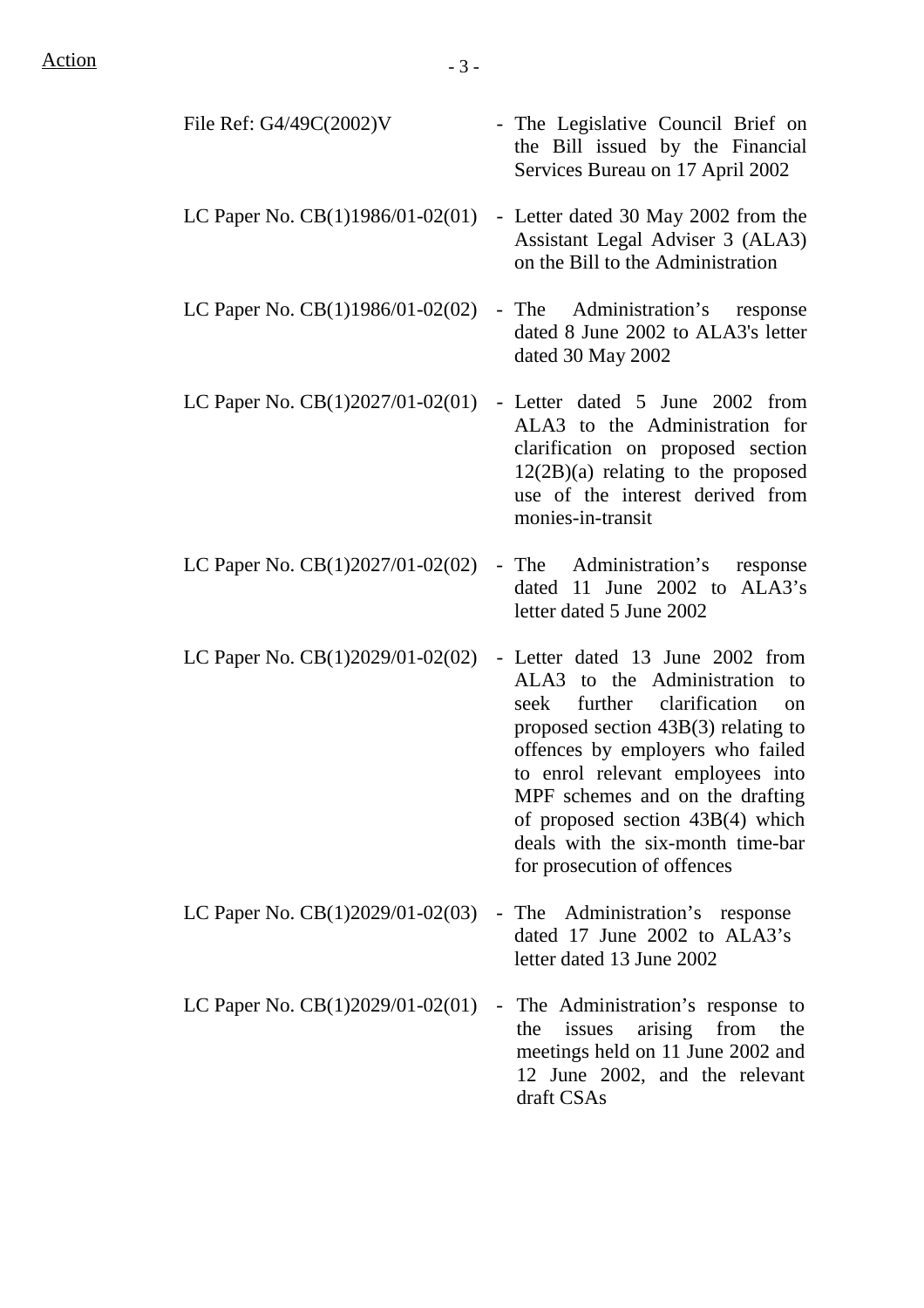|                                                         | LC Paper No. $CB(1)$ 1992/01-02(01) - Illustrative examples on the current |
|---------------------------------------------------------|----------------------------------------------------------------------------|
|                                                         | and proposed arrangement for                                               |
|                                                         | employees' contribution holidays,                                          |
|                                                         | and on the generic minimum and                                             |
|                                                         | maximum relevant income level, as                                          |
|                                                         | requested by members at the                                                |
|                                                         | meeting on 11 June 2002                                                    |
| $I \cap D_{\text{mean}} M_{\text{e}}$ $CD(1)1005/01/02$ | $\mathbf{Th}_{\mathbf{a}}$ Administration, $\alpha$ means and $\alpha$     |
|                                                         |                                                                            |

- LC Paper No.  $CB(1)1985/01-02$  The Administration's response to the issues arising from the meeting held on 3 June 2002
- LC Paper No.  $CB(1)2052/01-02(01)$  A marked-up table prepared by the Legal Service Division setting out the relevant existing provisions of the Mandatory Provident Fund Schemes Ordinance (Cap. 485), amendments proposed by the Mandatory Provident Fund Schemes (Amendment) Bill 2002 and CSAs proposed by the Administration to relevant provisions in the Bill
- LC Paper No. LS83/01-02 The Legal Service Division Report on the Bill
- LC Paper No. CB(1)1792/01-02(01) Extract of the minutes of the meeting of the Financial Affairs Panel (FA Panel) on 7 January 2002 re-circulated
- LC Paper No. CB(1)716/01-02(04) Discussion paper provided by the Administration for the meeting of FA Panel on 7 January 2002

The Committee deliberated (Index of proceedings attached at **Annex A**).

Admin 2. At a member's request, the Administration undertook to set out in writing the impact of raising the minimum level of relevant income for MPF contributions from \$4,000 to \$5,000 and from \$4,000 to \$6,000 on the private consumption expenditure and gross domestic product.

> (*Post-meeting note*: The Administration's reply was issued to members vide LC Paper No. CB(1)2124/01-02 dated 26 June 2002)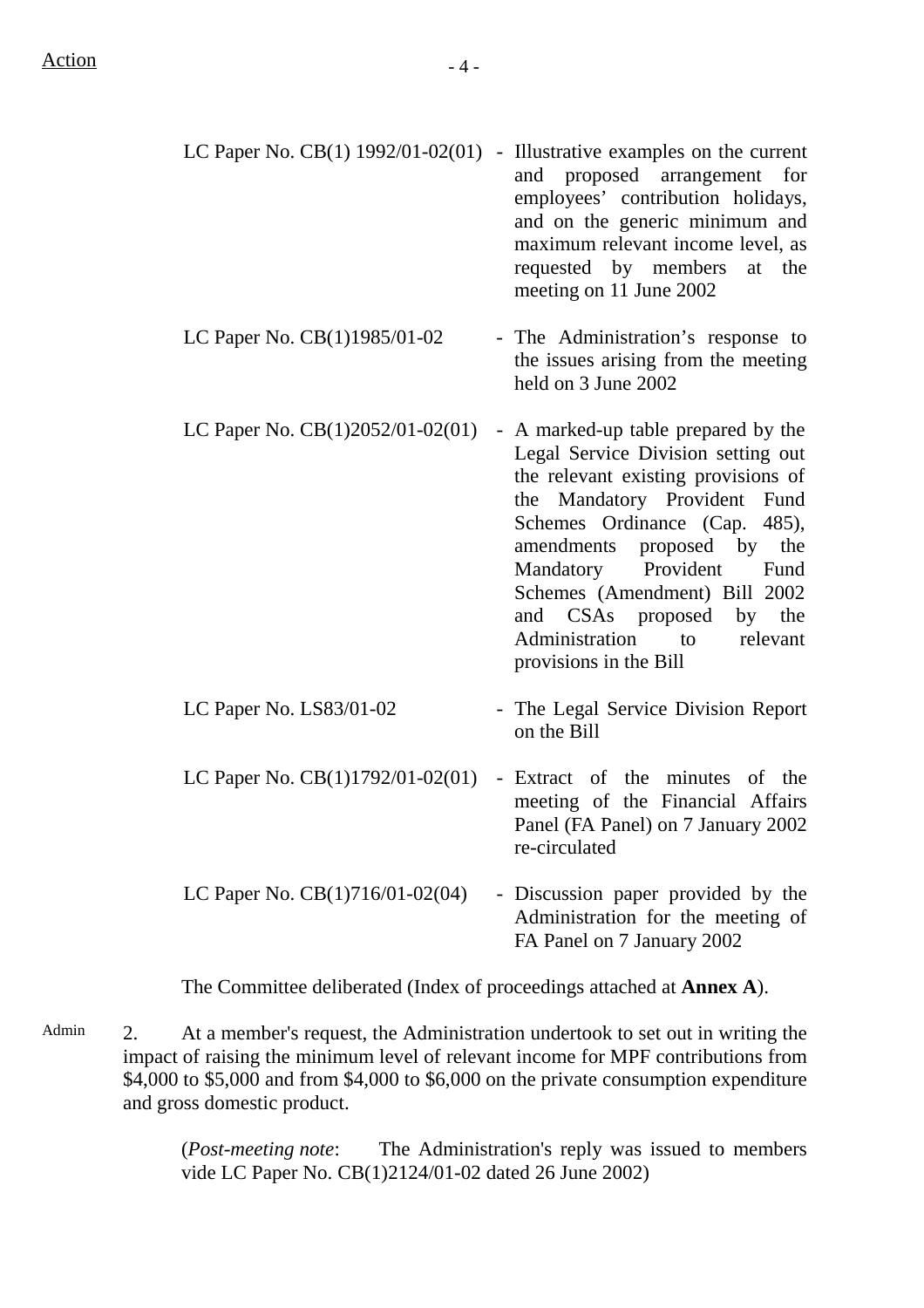3. Members noted that Mr Andrew CHENG would move CSAs to clauses 5, 12 and the Schedule to the Bill to the effect that not less than 60% of the monthly median income should be adopted as the minimum level of relevant income, and the monthly employment earnings at a percentile not exceeding  $80<sup>th</sup>$  of the monthly employment earnings distribution should be adopted as the maximum level of relevant income.

4. The Committee had no objection to the Administration's proposed CSAs and would not move any CSA on its own.

5. The Bills Committee had completed scrutiny of the Bill and would report to the House Committee on 28 June 2002. Members noted that the Administration would resume the Second Reading debate on the Bill on 10 July 2002.

### **II. Any other business**

6. There being no other business, the meeting ended at 4:45 pm.

Legislative Council Secretariat 31 July 2002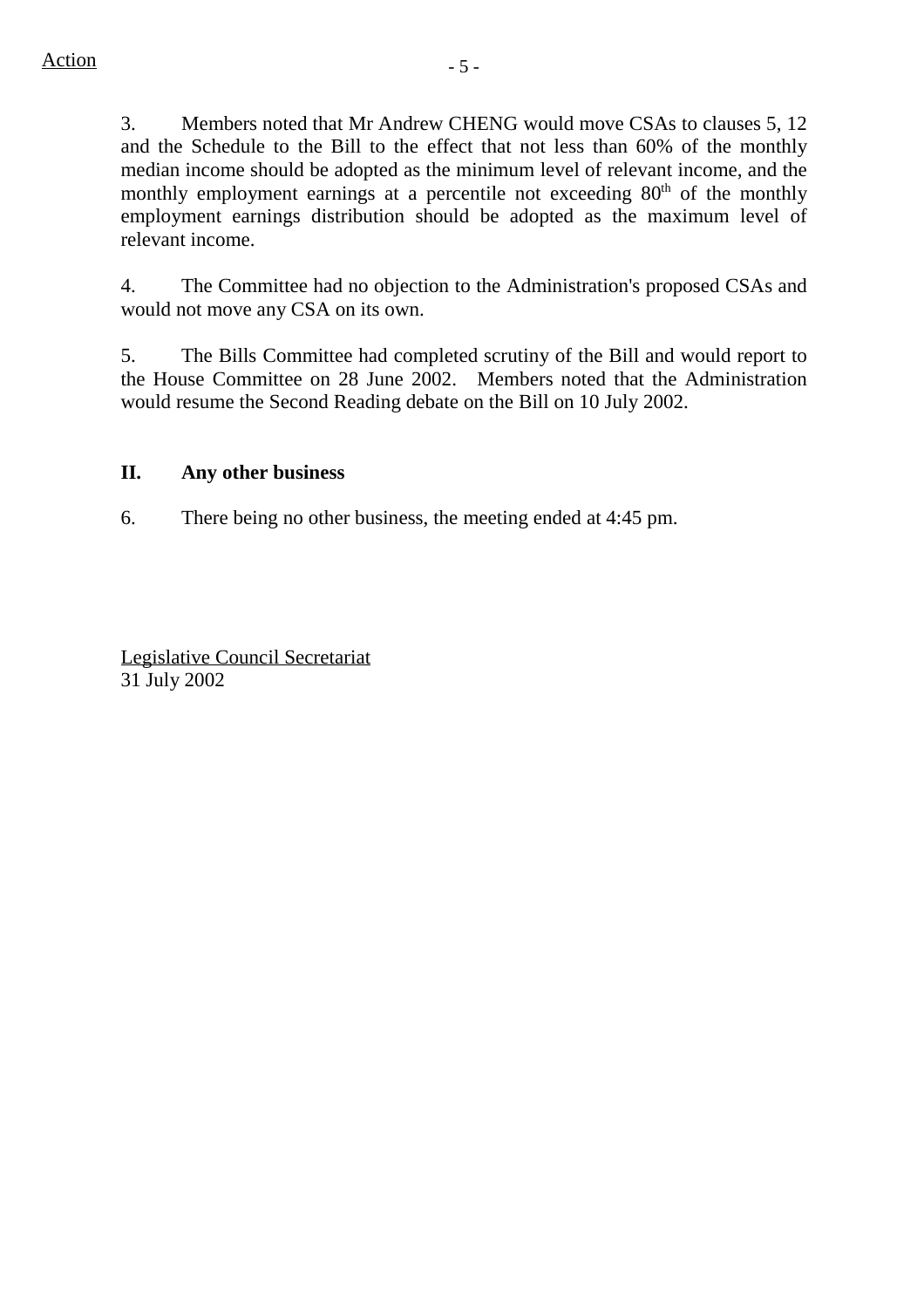#### **Annex A**

## **Proceedings of the meeting of the Bills Committee on Mandatory Provident Fund Schemes (Amendment) Bill 2002**

| <b>Time</b>          | <b>Speaker</b>                                                                            | Subject(s)                                                                                                                                                                                                                                                                                                                                                                                                                                                                       | <b>Action</b><br>required |
|----------------------|-------------------------------------------------------------------------------------------|----------------------------------------------------------------------------------------------------------------------------------------------------------------------------------------------------------------------------------------------------------------------------------------------------------------------------------------------------------------------------------------------------------------------------------------------------------------------------------|---------------------------|
| $000000 -$<br>000258 | Chairman<br>Administration<br><b>Mandatory Provident Fund</b><br>Schemes Authority (MPFA) | - Further draft Committee Stage<br>Amendments (CSAs) proposed<br>by the Administration and the<br>relevant existing provisions in<br>the Bill with the further draft<br>CSAs marked-up<br>(LC Paper No. CB(1)2087/01-<br>02(01)                                                                                                                                                                                                                                                  |                           |
| $000258 -$<br>000710 | Chairman<br>Mr Andrew CHENG<br>Administration                                             | - Paper prepared by Mr Andrew<br>CHENG on his proposed CSAs<br>to the minimum and maximum<br>levels of relevant income for<br>Fund<br>Mandatory Provident<br>(MPF) contributions<br>(LC Paper No. CB(1)2094/01-<br>02(01)<br>- Revised draft CSAs proposed by<br>Mr Andrew CHENG<br>(LC Paper No. CB(1)2105/01-<br>02(01)                                                                                                                                                        |                           |
| $000710 -$<br>000900 | Chairman<br><b>MPFA</b>                                                                   | - Further information on age and<br>income profiles of MPF scheme<br>members<br>(LC)<br>No.<br>Paper<br>$CB(1)2087/01-02(02))$                                                                                                                                                                                                                                                                                                                                                   |                           |
| $000900 -$<br>001250 | Chairman<br>Administration<br>Mr Andrew CHENG                                             | - If the minimum level of relevant<br>income was raised from \$4,000<br>\$5,000,<br>the<br>private<br>to<br>consumption expenditure (PCE)<br>gross domestic<br>and<br>product<br>(GDP) were estimated to increase<br>0.004%<br>0.001%<br>and<br>by<br>respectively<br>- If the minimum level of relevant<br>income was raised from \$4,000<br>to \$6,000, the PCE and GDP<br>were estimated to increase by<br>$0.013\%$ and $0.005\%$ respectively<br>At Mr CHENG's request, the |                           |

#### **on Monday, 24 June 2002 at 4:30 pm in the Chamber of the Legislative Council Building**